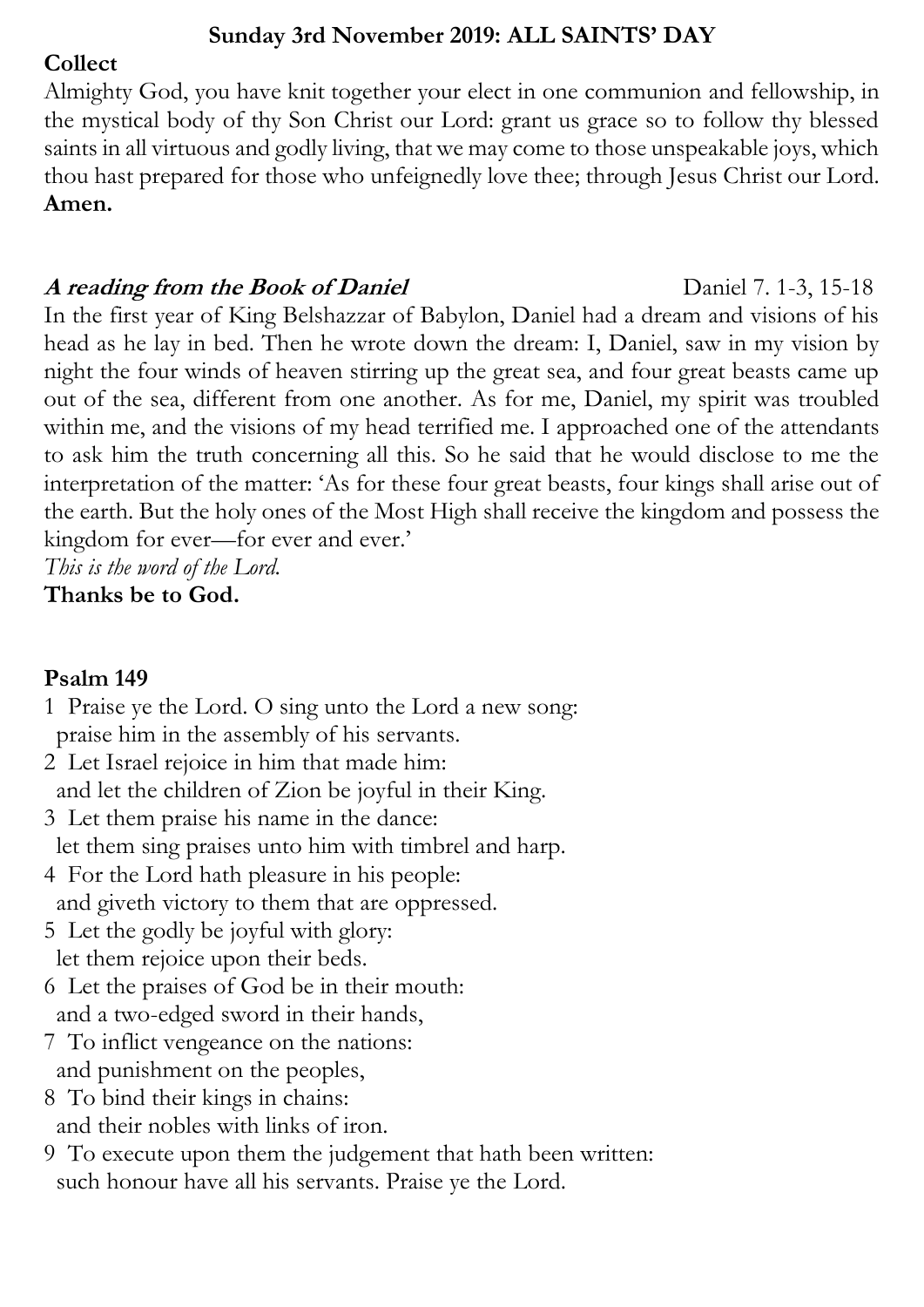#### **A reading from St Paul's Letter to the Ephesians** Ephesians 1. 11–23

In Christ we have also obtained an inheritance, having been destined according to the purpose of him who accomplishes all things according to his counsel and will, so that we, who were the first to set our hope on Christ, might live for the praise of his glory. In him you also, when you had heard the word of truth, the gospel of your salvation, and had believed in him, were marked with the seal of the promised Holy Spirit; this is the pledge of our inheritance towards redemption as God's own people, to the praise of his glory. I have heard of your faith in the Lord Jesus and your love towards all the saints, and for this reason I do not cease to give thanks for you as I remember you in my prayers. I pray that the God of our Lord Jesus Christ, the Father of glory, may give you a spirit of wisdom and revelation as you come to know him, so that, with the eyes of your heart enlightened, you may know what is the hope to which he has called you, what are the riches of his glorious inheritance among the saints, and what is the immeasurable greatness of his power for us who believe, according to the working of his great power. God put this power to work in Christ when he raised him from the dead and seated him at his right hand in the heavenly places, far above all rule and authority and power and dominion, and above every name that is named, not only in this age but also in the age to come. And he has put all things under his feet and has made him the head over all things for the church, which is his body, the fullness of him who fills all in all.

*This is the word of the Lord.* **Thanks be to God.**

#### Listen to the Gospel of Christ according to Saint Luke. **Luke 18 Luke 6. 20-31**

# **Glory to you, O Lord.**

Then he looked up at his disciples and said: 'Blessed are you who are poor, for yours is the kingdom of God. 'Blessed are you who are hungry now, for you will be filled. 'Blessed are you who weep now, for you will laugh. 'Blessed are you when people hate you, and when they exclude you, revile you, and defame you on account of the Son of Man. Rejoice on that day and leap for joy, for surely your reward is great in heaven; for that is what their ancestors did to the prophets. 'But woe to you who are rich, for you have received your consolation. 'Woe to you who are full now, for you will be hungry. 'Woe to you who are laughing now, for you will mourn and weep. 'Woe to you when all speak well of you, for that is what their ancestors did to the false prophets. 'But I say to you that listen, Love your enemies, do good to those who hate you, bless those who curse you, pray for those who abuse you. If anyone strikes you on the cheek, offer the other also; and from anyone who takes away your coat do not withhold even your shirt. Give to everyone who begs from you; and if anyone takes away your goods, do not ask for them again. Do to others as you would have them do to you.

*This is the Gospel of the Lord.*

**Praise to you, O Christ.**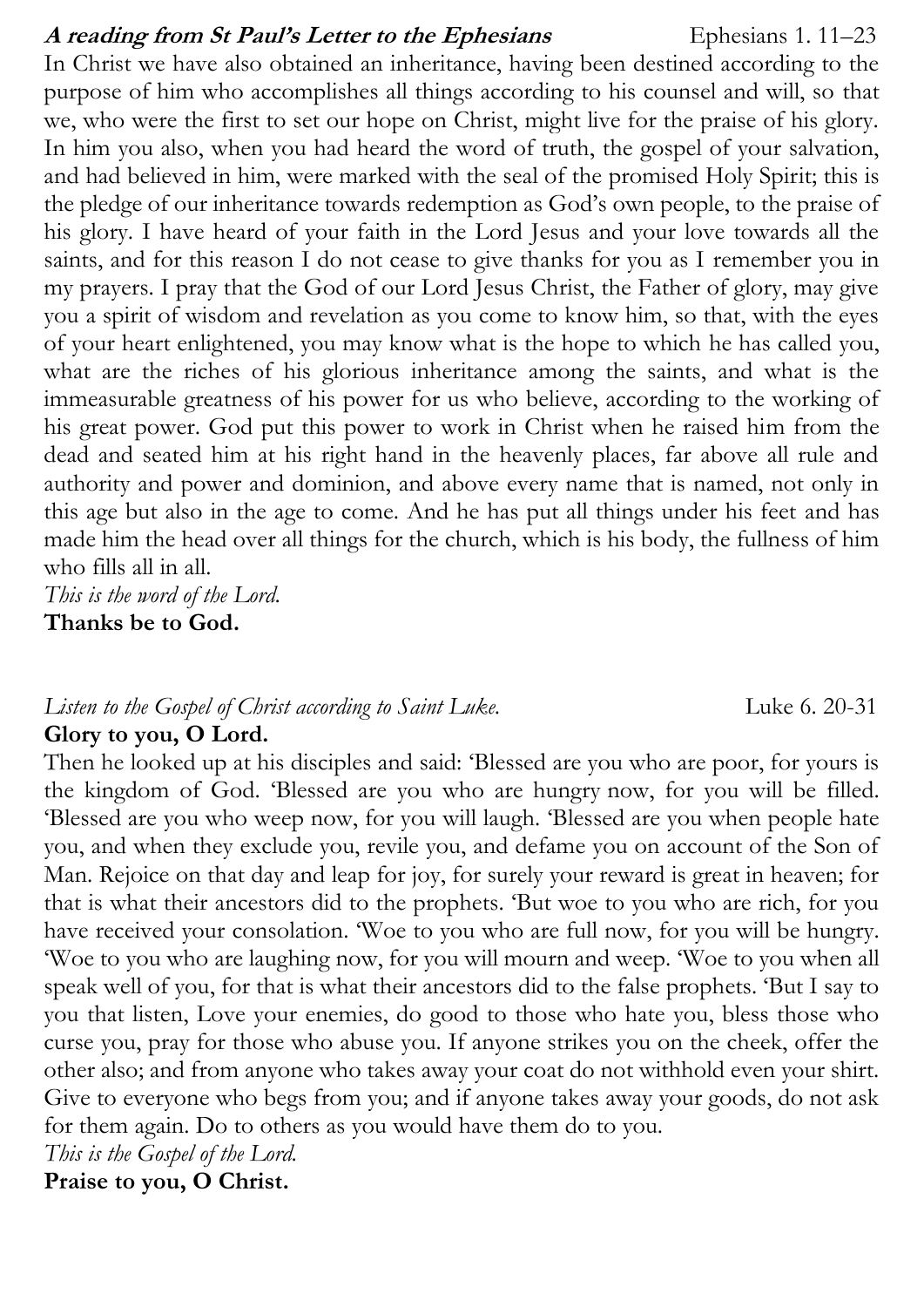#### **Sunday 10th November 2019: REMEMBRANCE SUNDAY**

### **Collect**

Almighty Father, whose will is to restore all things in your beloved Son, the King of all: govern the hearts and minds of those in authority, and bring the families of the nations, divided and torn apart by the ravages of sin, to be subject to his just and gentle rule; grant this for the sake of your Son Jesus Christ, to whom with you and the Holy Spirit, be the kingdom, the power and the glory, for ever and ever. **Amen.**

## **A reading from the Book of Job** Job 19. 23-27

'O that my words were written down! O that they were inscribed in a book! O that with an iron pen and with lead they were engraved on a rock for ever! For I know that my Redeemer lives, and that at the last he will stand upon the earth; and after my skin has been thus destroyed, then in my flesh I shall see God, whom I shall see on my side, and my eyes shall behold, and not another.

*This is the word of the Lord.*

**Thanks be to God.**

# **Psalm 17. 1-8**

- 1. Hear the right, consider my cry O Lord:
- and hearken unto my prayer, that goeth not out of lying lips.
- 2 Let judgement for me come forth from thy presence: and let thine eyes look upon the thing that is just.
- 3 Thou hast proved and visited my heart in the nightseason:
- if thou try me thou shalt find no wickedness in me; my mouth shall not offend.
- 4 As for the doings of men:

because of the words of thy lips I have kept me from the ways of the violent.

- 5 My feet have held firm in thy paths: and my footsteps have not slipped.
- 6 I have called thee O God, for thou shalt hear me: incline thine ear to me and hearken unto my words.
- 7 Shew thy marvelous loving-kindness:

 thou that art the saviour of them that put their trust in thee, from such as resist thy right hand.

8 Keep me as the apply of an eye:

hide me under the shadow of thy wings.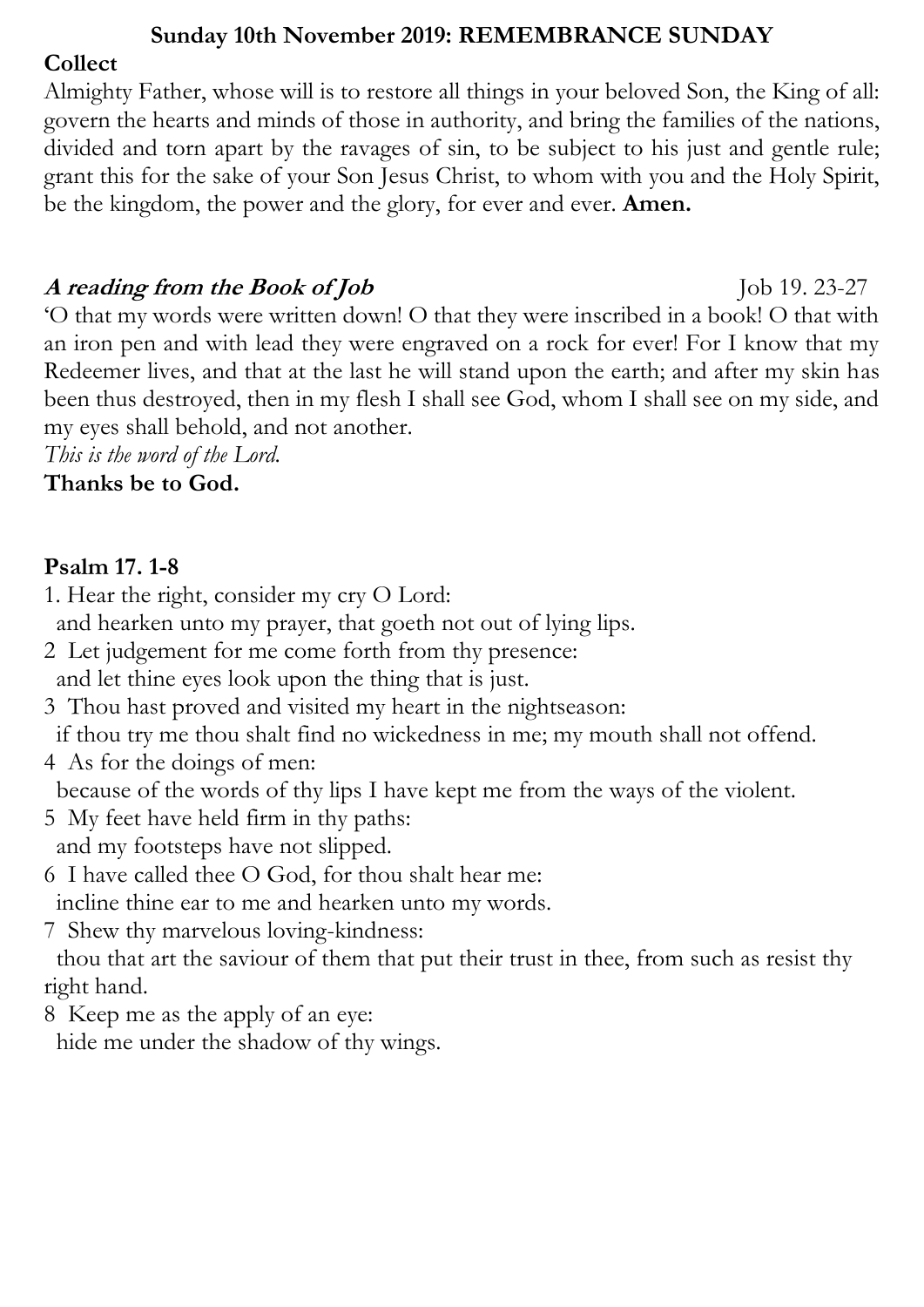# **A reading from St Paul's Second Letter to the Thessalonians**

2 Thess. 2. 1-5, 13-17

As to the coming of our Lord Jesus Christ and our being gathered together to him, we beg you, brothers and sisters, not to be quickly shaken in mind or alarmed, either by spirit or by word or by letter, as though from us, to the effect that the day of the Lord is already here. Let no one deceive you in any way; for that day will not come unless the rebellion comes first and the lawless one is revealed, the one destined for destruction. He opposes and exalts himself above every so-called god or object of worship, so that he takes his seat in the temple of God, declaring himself to be God. Do you not remember that I told you these things when I was still with you?

But we must always give thanks to God for you, brothers and sisters beloved by the Lord, because God chose you as the first fruits for salvation through sanctification by the Spirit and through belief in the truth. For this purpose he called you through our proclamation of the good news, so that you may obtain the glory of our Lord Jesus Christ. So then, brothers and sisters, stand firm and hold fast to the traditions that you were taught by us, either by word of mouth or by our letter.

Now may our Lord Jesus Christ himself and God our Father, who loved us and through grace gave us eternal comfort and good hope, comfort your hearts and strengthen them in every good work and word.

*This is the word of the Lord.*

**Thanks be to God.**

*Listen to the Gospel of Christ according to Saint Luke.* Luke 20. 27-38

# **Glory to you, O Lord.**

Some Sadducees, those who say there is no resurrection, came to him and asked him a question, 'Teacher, Moses wrote for us that if a man's brother dies, leaving a wife but no children, the man shall marry the widow and raise up children for his brother. Now there were seven brothers; the first married, and died childless; then the second and the third married her, and so in the same way all seven died childless. Finally the woman also died. In the resurrection, therefore, whose wife will the woman be? For the seven had married her.'

Jesus said to them, 'Those who belong to this age marry and are given in marriage; but those who are considered worthy of a place in that age and in the resurrection from the dead neither marry nor are given in marriage. Indeed they cannot die any more, because they are like angels and are children of God, being children of the resurrection.And the fact that the dead are raised Moses himself showed, in the story about the bush, where he speaks of the Lord as the God of Abraham, the God of Isaac, and the God of Jacob. Now he is God not of the dead, but of the living; for to him all of them are alive.' *This is the Gospel of the Lord.*

**Praise to you, O Christ.**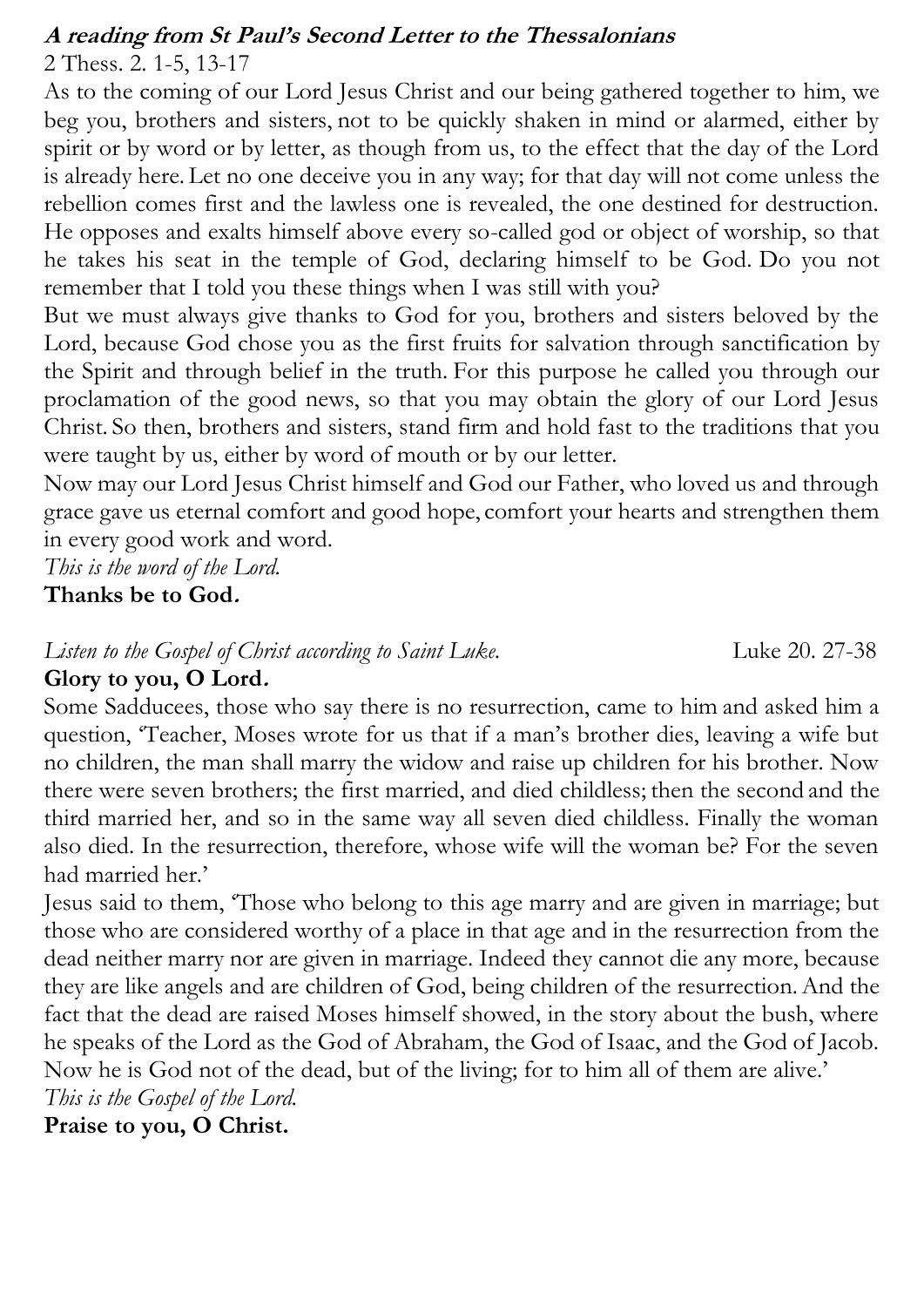## **Sunday 17th November 2019: THIRD SUNDAY of the KINGDOM Collect**

Heavenly Father, whose blessed Son was revealed to destroy the works of the devil and to make us the children of God and heirs of eternal life: grant that we, having this hope, may purify ourselves even as he is pure; that when he shall appear in power and great glory we may be made like him in his eternal and glorious kingdom; grant this for the sake of your Son Jesus Christ, to whom with you and the Holy Spirit, be the kingdom, the power and the glory, for ever and ever. **Amen**.

## A reading from the Book of Malachi **Malachi** Malachi 4. 1-2a

See, the day is coming, burning like an oven, when all the arrogant and all evildoers will be stubble; the day that comes shall burn them up, says the LORD of hosts, so that it will leave them neither root nor branch. But for you who revere my name the sun of righteousness shall rise, with healing in its wings.

*This is the word of the Lord.*

**Thanks be to God.**

# **Psalm 98**

- 1. O sing unto the Lord a new song: for he hath done marvellous things;
- 2 With his own right hand and with his holy arm: hath he gotten himself the victory.
- 3 The Lord hath made known his victory: his righteousness hath he openly shewed in the sight of the nations.
- 4 He hath remembered his mercy and faithfulness toward the house of Israel: and all the ends of the world have seen the victory of our God.
- 5 Shew yourselves joyful in the Lord, all ye lands: sing and rejoice with the sound of melody.
- 6 Make melody unto the Lord upon the harp: even upon the harp and psaltery.
- 7 With trumpets also and horns: shout with joy before the Lord the King.
- 8 Let the sea roar and all that therein is: the world and they that dwell therein.
- 9 Le the rivers clap their hands: and let the hills rejoice together before the Lord;
- 10 For he cometh to judge the earth:

in righteousness shall he judge the world, and the peoples with equity.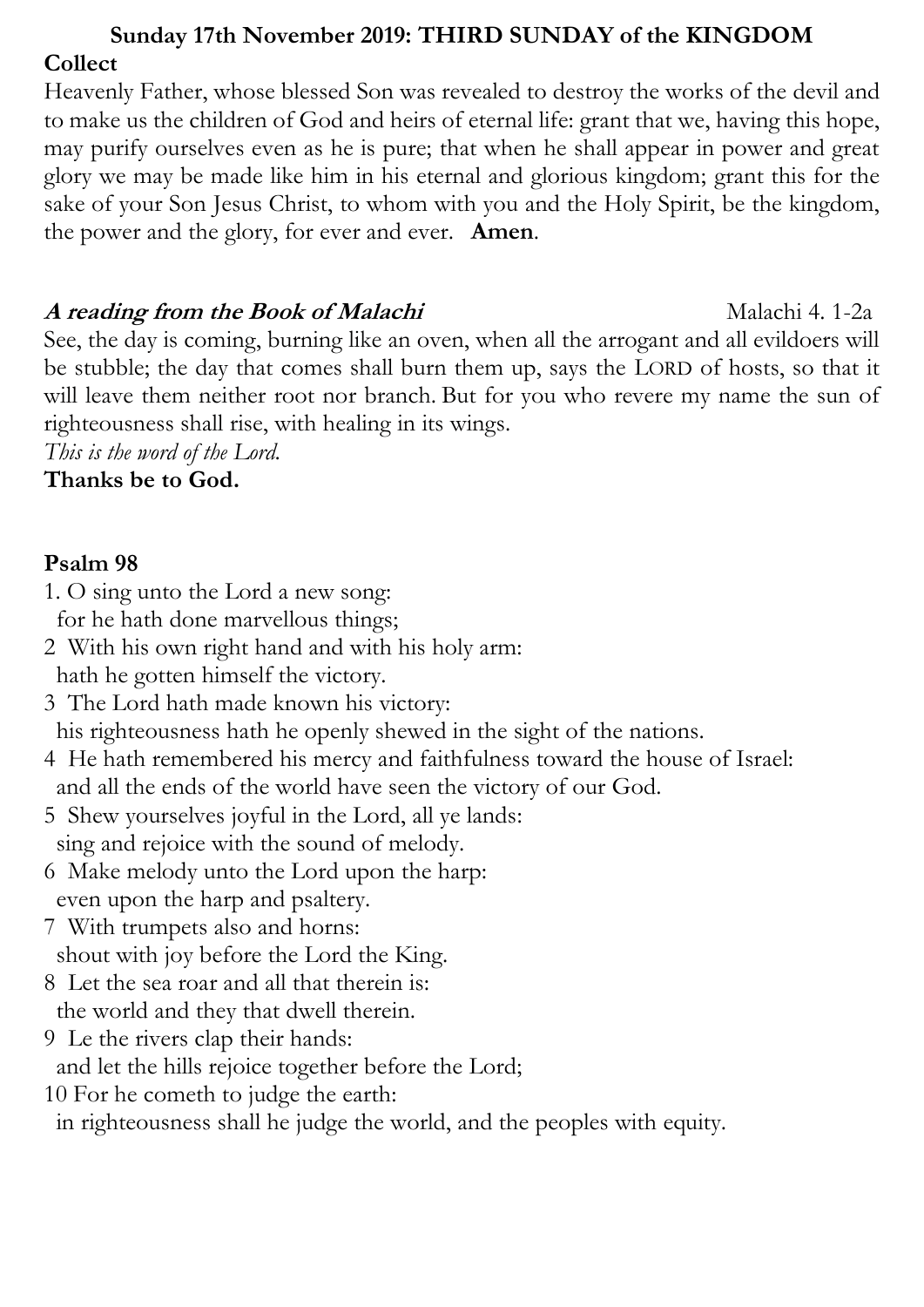**A reading from St Paul's Second Letter to the Thessalonians** 2 Thess. 3. 6-13 Now we command you, beloved, in the name of our Lord Jesus Christ, to keep away from believers who are living in idleness and not according to the tradition that they received from us. For you yourselves know how you ought to imitate us; we were not idle when we were with you, and we did not eat anyone's bread without paying for it; but with toil and labour we worked night and day, so that we might not burden any of you. This was not because we do not have that right, but in order to give you an example to imitate. For even when we were with you, we gave you this command: Anyone unwilling to work should not eat. For we hear that some of you are living in idleness, mere busybodies, not doing any work. Now such persons we command and exhort in the Lord Jesus Christ to do their work quietly and to earn their own living. Brothers and sisters, do not be weary in doing what is right.

*This is the word of the Lord.*

**Thanks be to God.**

### *Listen to the Gospel of Christ according to Saint Luke.* Luke 21. 5-19

## **Glory to you, O Lord.**

When some were speaking about the temple, how it was adorned with beautiful stones and gifts dedicated to God, he said, 'As for these things that you see, the days will come when not one stone will be left upon another; all will be thrown down.'

They asked him, 'Teacher, when will this be, and what will be the sign that this is about to take place?' And he said, 'Beware that you are not led astray; for many will come in my name and say, "I am he!" and, "The time is near!" Do not go after them.

'When you hear of wars and insurrections, do not be terrified; for these things must take place first, but the end will not follow immediately.' Then he said to them, 'Nation will rise against nation, and kingdom against kingdom; there will be great earthquakes, and in various places famines and plagues; and there will be dreadful portents and great signs from heaven.

'But before all this occurs, they will arrest you and persecute you; they will hand you over to synagogues and prisons, and you will be brought before kings and governors because of my name. This will give you an opportunity to testify. So make up your minds not to prepare your defence in advance; for I will give you words and a wisdom that none of your opponents will be able to withstand or contradict. You will be betrayed even by parents and brothers, by relatives and friends; and they will put some of you to death. You will be hated by all because of my name. But not a hair of your head will perish. By your endurance you will gain your souls.

*This is the Gospel of the Lord.*

**Praise to you, O Christ.**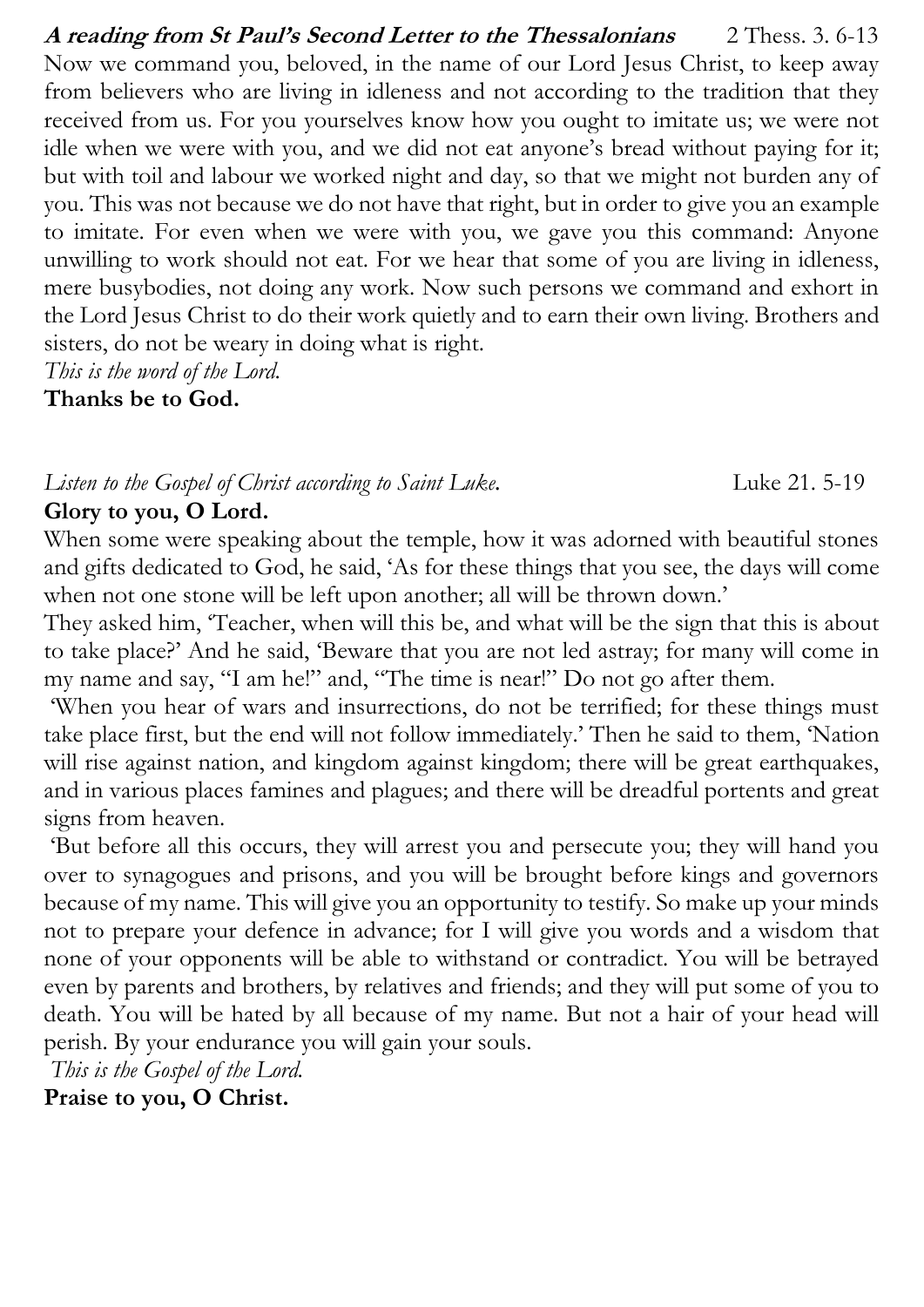#### **Sunday 24th November 2019: CHRIST THE KING**

### **Collect**

Eternal Father, whose Son Jesus Christ ascended to the throne of heaven that he might rule over all things as Lord and King: keep the Church in the unity of the Spirit and in the bond of peace, and bring the whole created order to worship at his feet; grant this for the sake of your Son Jesus Christ, to whom with you and the Holy Spirit, be the kingdom, the power and the glory, for ever and ever. **Amen.**

## **A reading from the Prophet Jeremiah** Jeremiah 23. 1-6

Woe to the shepherds who destroy and scatter the sheep of my pasture! says the Lord. Therefore, thus says the Lord, the God of Israel, concerning the shepherds who shepherd my people: It is you who have scattered my flock, and have driven them away, and you have not attended to them. So I will attend to you for your evil doings, says the Lord. Then I myself will gather the remnant of my flock out of all the lands where I have driven them, and I will bring them back to their fold, and they shall be fruitful and multiply. I will raise up shepherds over them who will shepherd them, and they shall not fear any longer, or be dismayed, nor shall any be missing, says the Lord.

The days are surely coming, says the Lord, when I will raise up for David a righteous Branch, and he shall reign as king and deal wisely, and shall execute justice and righteousness in the land. In his days Judah will be saved and Israel will live in safety. And this is the name by which he will be called: 'The Lord is our righteousness.'

*This is the word of the Lord.*

**Thanks be to God.**

# **Psalm 46**

1 God is our hope and strength:

- a very present help in trouble.
- 2 Therefore will we not fear, though the earth be moved: and though the hills be carried into the midst of the sea;
- 3 Though the waters thereof rage and swell: and though the mountains shake at the tempest of the same.
- 4 There is a river, the streams whereof make glad the city of God:
- the holy dwelling place of the Most Highest.
- 5 God is in the midst of her, therefore shall she not be removed: God shall help her, and that right early.
- 6 The nations make much also ado and the kingdoms are moved: but God hath shewed his voice, and the earth shall melt away.
- 7 The Lord of hosts is with us: the God of Jacob is our refuge.
- 8 O come hither and behold the works of the Lord: what destruction he hath brought upon the earth.
- 9 He maketh wars to cease in all the world: